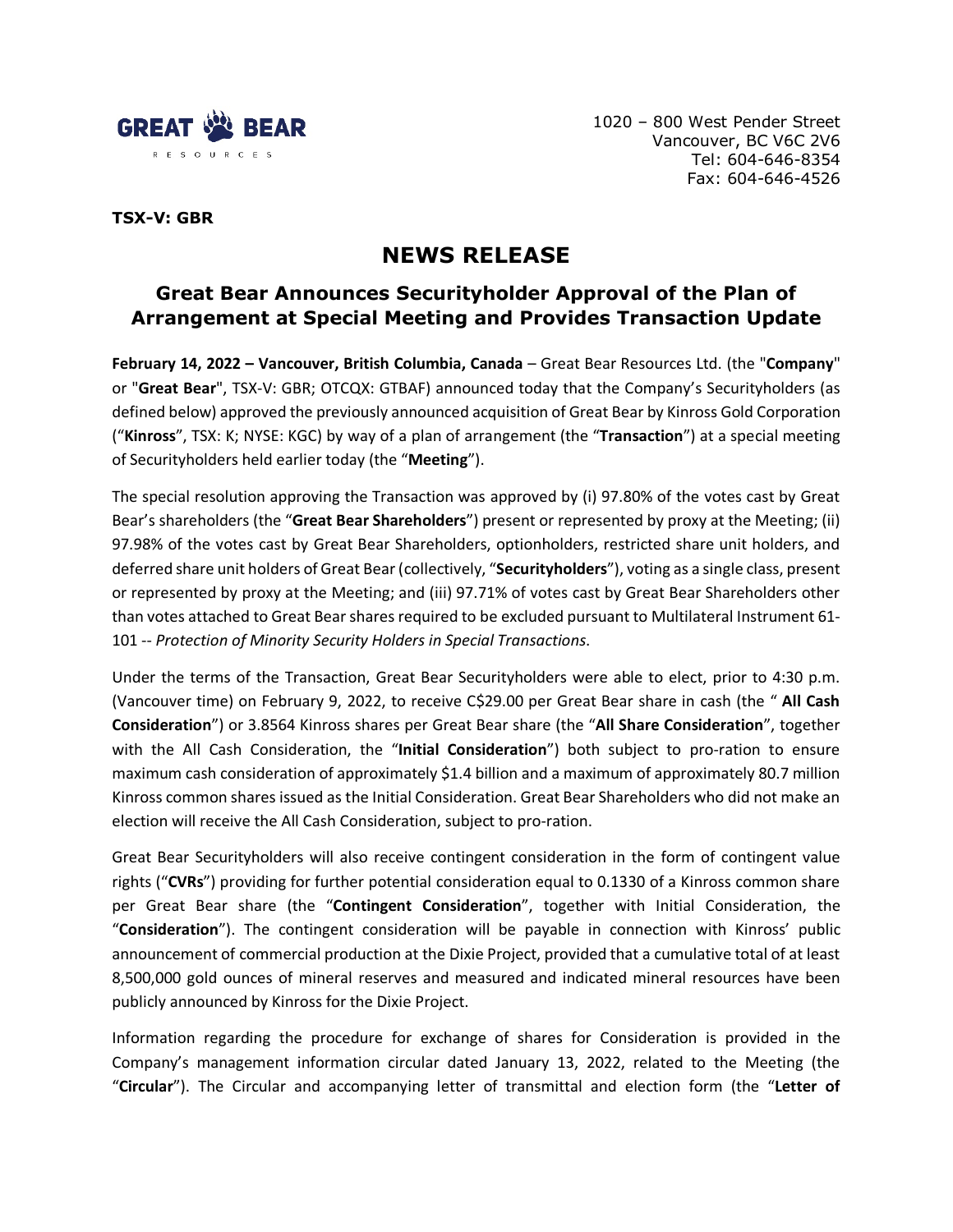**Transmittal**") are available on SEDAR under the Company's profile on SEDAR at [www.sedar.com](http://www.sedar.com/) and on the Company's website at [www.greatbearresources.ca/investors/great-bear-kinross-transaction.](http://www.greatbearresources.ca/investors/great-bear-kinross-transaction) Registered Great Bear Shareholders who have not already done so must complete and sign the Letter of Transmittal and return it, together with the certificate(s)/DRS advice(s) representing their shares and any other required documents and instruments, in accordance with the procedures set out in the Letter of Transmittal. Non-registered Great Bear Shareholders who hold their shares through a broker, investment dealer, bank, trust company, custodian, nominee or other intermediary or depository (each, an "**Intermediary**") who have not already submitted a Letter of Transmittal should contact their Intermediary for instructions and assistance in receiving the Consideration.

The Transaction remains subject to approval of the Supreme Court of British Columbia (the "**Court**") and the satisfaction of other customary conditions. On January 2, 2022, the Commissioner of Competition issued an advance ruling certificate. The Court hearing for the final order to approve the Transaction is currently scheduled to take place on February 16, 2022 and closing of the Transaction is expected to close on or before the end of February 2022. Following completion of the Transaction, Great Bear's shares are expected to be delisted from the TSX-V and OTCQX. An application is also expected to be made for the Company to cease to be a reporting issuer in the applicable jurisdictions upon closing of the Transaction.

Additional information regarding the terms of the Transaction are set out in the Circular which is available under Great Bear's profile at [www.sedar.com.](http://www.sedar.com/)

### **About Great Bear**

Great Bear Resources Ltd. is a Vancouver-based gold exploration company focused on advancing its 100% owned Dixie Project in Northwestern Ontario, Canada. A significant exploration drill program is currently underway to define the mineralization within a large-scale, high-grade disseminated gold discovery made in 2019, the LP Fault. Additional exploration drilling is also in progress to expand and infill nearby highgrade gold zones, as well as to test new regional targets.

Great Bear is a committed partner to all stakeholders, with a long-term vision of sustainable exploration to advance the Dixie project in a manner that demonstrates good stewardship of land, operational excellence and accountability.

### **Investor Contact**

**Chris Taylor**  President & Chief Executive Officer Tel. (604) 646-8354 Email[. info@greatbearresources.ca](mailto:info@greatbearresources.ca)

**Calum Morrison**  Vice President Business Development & Chief Financial Officer Tel. (604) 646-8354 Email. [info@greatbearresources.ca](mailto:info@greatbearresources.ca)

Website[: www.greatbearresources.ca](http://www.greatbearresources.ca/)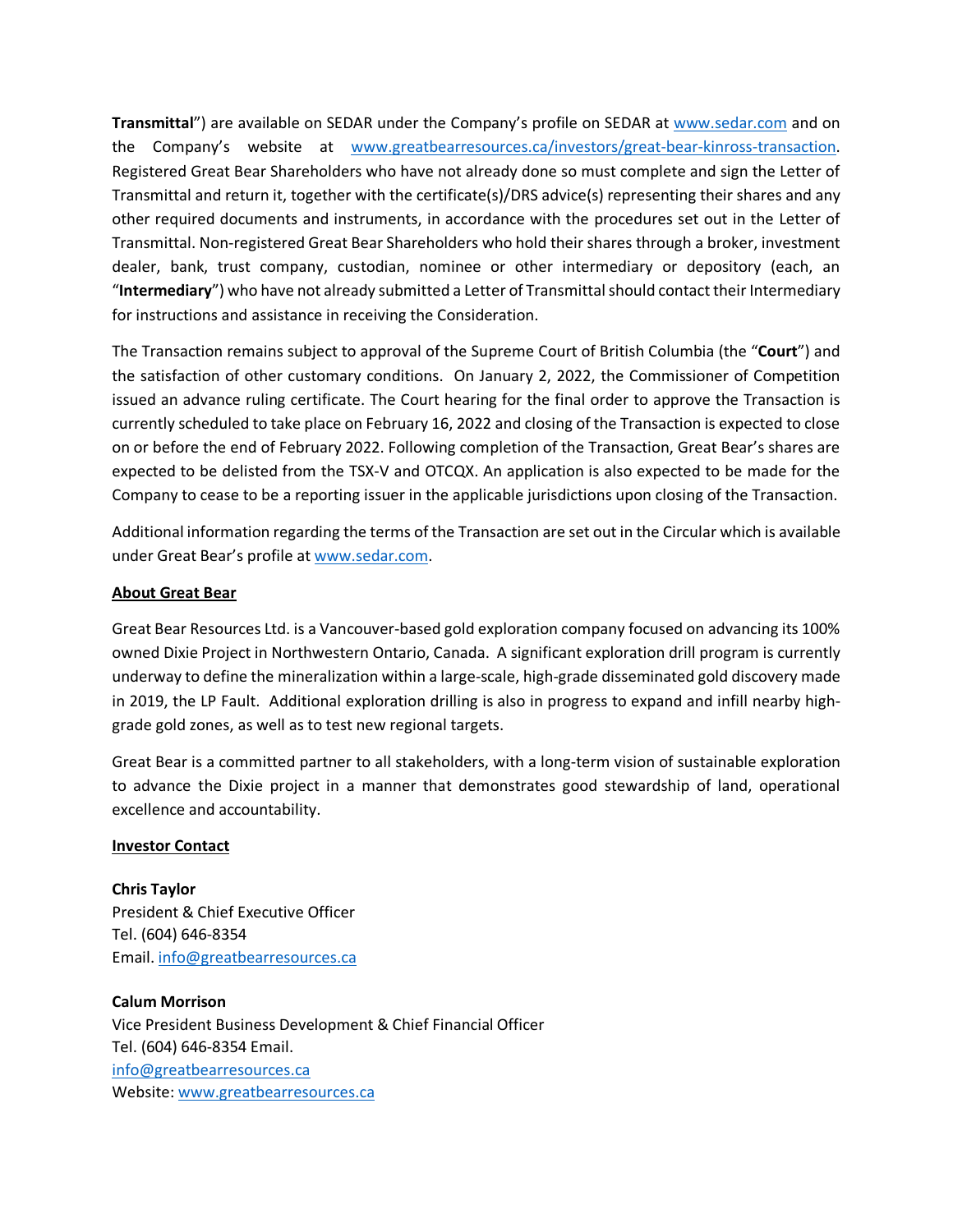#### **Cautionary note regarding forward-looking statements**

This release contains certain "forward looking statements" and certain "forward-looking information" as defined under applicable Canadian and U.S. securities laws. Forward-looking statements and information can generally be identified by the use of forward-looking terminology such as "may", "will", "should", "expect", "intend", "estimate", "anticipate", "believe", "continue", "plans" or similar terminology. The forward-looking information contained herein is provided for the purpose of assisting readers in understanding management's current expectations and plans relating to the future. Readers are cautioned that such information may not be appropriate for other purposes.

Forward-looking statements relate to future events or future performance and reflect our expectations or beliefs regarding future events and the impacts of the ongoing and evolving COVID-19 pandemic. Forward-looking statements include, but are not limited to statements with respect to the consummation and timing of the Transaction; the satisfaction of the conditions precedent to the Transaction; the strengths, characteristics and potential of the Transaction; growth potential and expectations regarding the ability to advance the project, timing, receipt and anticipated effects of court, regulatory and other consents and approvals. By their very nature, forward-looking statements involve known and unknown risks, uncertainties and other factors that may cause our actual results, performance or achievements to be materially different from any future results, performance or achievements expressed or implied by the forward-looking statements. Such factors include, amongst others, the required court, regulatory and other consents and approvals to effect the Transaction, the possibility that the Arrangement Agreement could be terminated under certain circumstances.

Forward-looking information are based on management of the parties' reasonable assumptions, estimates, expectations, analyses and opinions, which are based on such management's experience and perception of trends, current conditions and expected developments, and other factors that management believes are relevant and reasonable in the circumstances, but which may prove to be incorrect. Such factors, among other things, include: impacts arising from the global disruption caused by the Covid-19 coronavirus outbreak, business integration risks; fluctuations in general macroeconomic conditions; fluctuations in securities markets; fluctuations in spot and forward prices of gold or certain other commodities; change in national and local government, legislation, taxation, controls, regulations and political or economic developments; risks and hazards associated with the business of mineral exploration, development and mining (including environmental hazards, industrial accidents, unusual or unexpected formations pressures, cave-ins and flooding); discrepancies between actual and estimated metallurgical recoveries; inability to obtain adequate insurance to cover risks and hazards; the presence of laws and regulations that may impose restrictions on mining; employee relations; relationships with and claims by local communities and indigenous populations; availability of increasing costs associated with mining inputs and labour; the speculative nature of mineral exploration and development (including the risks of obtaining necessary licenses, permits and approvals from government authorities); and title to properties.

Great Bear undertakes no obligation to update forward-looking information except as required by applicable law. Such forward-looking information represents management's best judgment based on information currently available. No forward-looking statement can be guaranteed and actual future